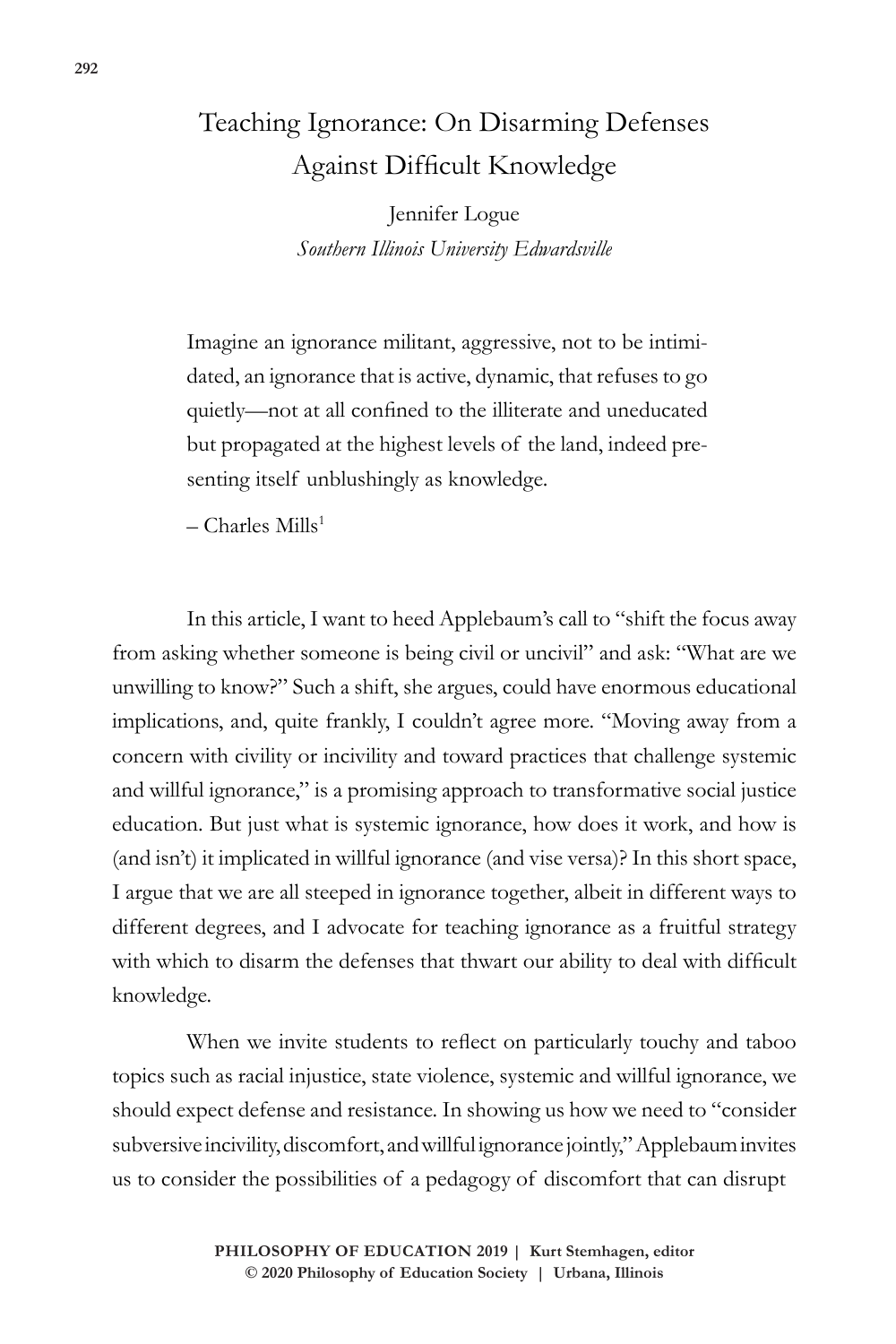hegemonic, familiar, and comfortable forms of (un)knowing. In reflecting on the ethics of such practice, she asks, "How much discomfort is too much?" "How much discomfort results in change, and, can too much discomfort backfire in ways that reinforce ignorance rather than disrupt it?" I appreciate these questions immensely as I have struggled with them myself on more than one (mis)educational encounter. Psychoanalyst Leo Rangell's insight on how defense can turn into aggressive resistance against new insight might be instructive here. He writes:

> One person suggesting to another what he is doing or feeling and why, or that he is defending against some unwelcome impulse or wish, [or implication in knowledge] arouses not only a defense, but a resistance. Such a reaction was institutionalized and made public in the film, *Never on Sunday*, when a man in a bar told another he loved his mother. The violent response that ensued was such that the physical well-being of the interpreter was in dire danger. The entire audience understood.<sup>2</sup>

With insight relevant to social justice educators he continues:

Confrontations between individuals about long pent-up and mutual grievances invariably consist of interpretations fired reciprocally from one to the other, usually simultaneously or in quick succession. Delivered with passion and subjectivity on each side…. Resistance is thickened, defenses strengthened, not weakened, and aggression enlisted to further their hold.<sup>3</sup>

Calling people out on complicity in injustice is tricky business, especially if we hope to inspire personal and social transformation. Teaching about varieties of ignorance, making the human capacity to deploy defenses against discomfort part of the conversation from the outset, I suggest, can help to prevent them from becoming aggressively strengthened. In my experience, students enthusiastically engage in dialogue about mobilizations of ignorance in their own lives and their own education, about how no one seems to know precisely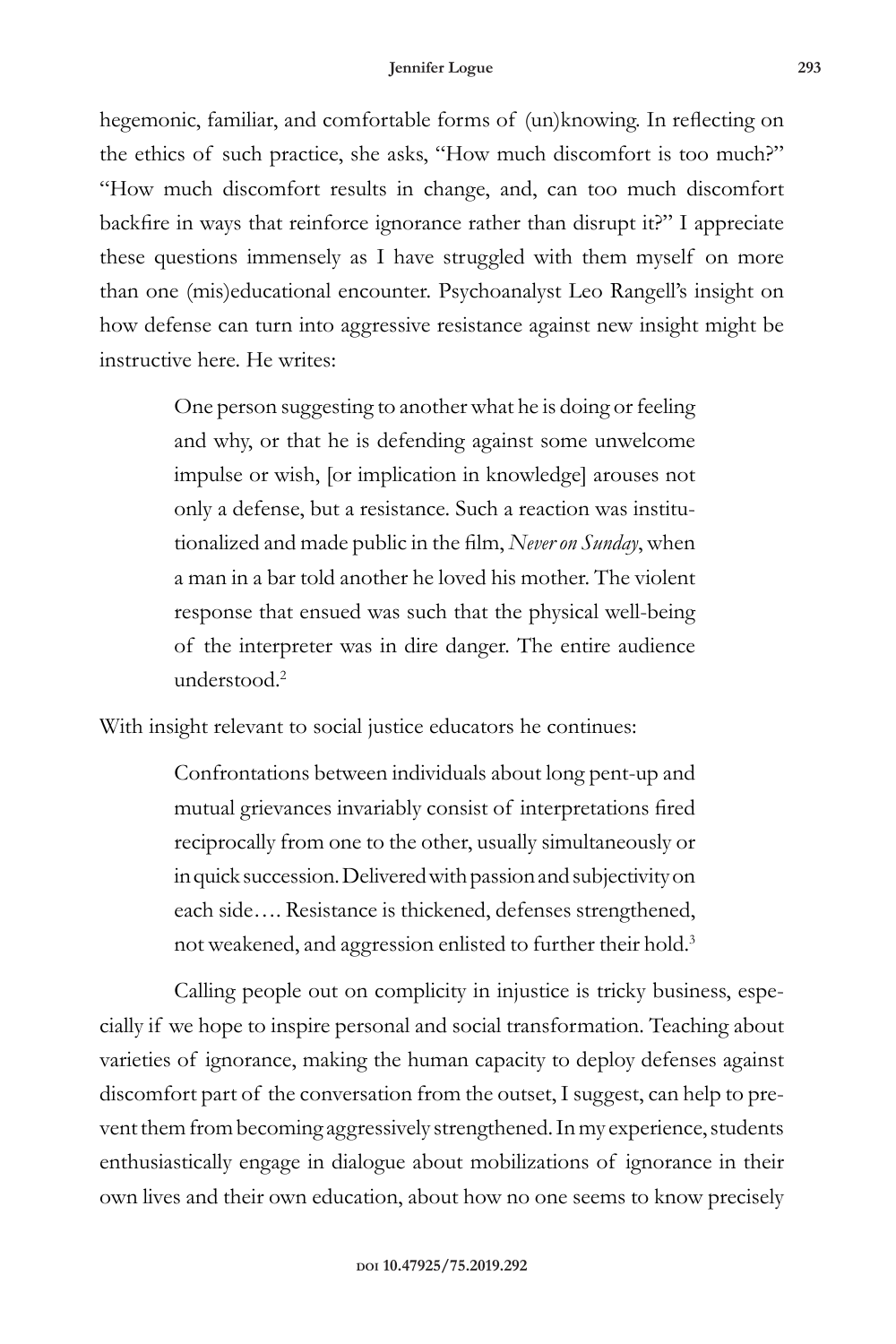how "surveillance capitalism," digital divides, and the spread of mis-and-dis information works; they eagerly share stories about how and why educational theory, practice, and policy have legislated ignorance about sex and sexuality, what counts as knowledge, who can be said to be in the know, and who and what is known; they are interested in exploration and discussion of how ignorance(s) can be intentionally and inconspicuously mobilized by corporate and other elite powers to dupe us into investing in products, ideas, behaviors and political campaigns that work against our interests and bolster theirs.<sup>4</sup> Further, turning the lens on to subjective mobilizations of ignorance, we can invite reflection about the defenses that are invoked in the confrontation with difficult knowledge, whether it be a dubious diagnosis, the infidelity of a lover, or one's misrecognized complicity in structural and other forms of state (sanctioned) violence. We can talk about the different ethical, political, and epistemological ramifications of different investments in varieties of ignorance. What becomes clear is that we are *all* steeped in ignorance, and it's only bliss until it isn't.

In order to highlight the dynamics of ignorance, how it moves between structures and subjects (structuring both), how it has been wielded by the powerful against the powerless, but also how it has been used as a strategy of resistance to oppression, an excerpt from the narrative life of Frederick Douglass serves as a powerful entry point into analyzing its operations. In times when Ignorance Laws throughout the Southern states dictated very clearly the horrific punishments for slaves who attempted literacy and the consequences for those who attempted to teach them (a most powerful example of structural, legislated—socially sanctioned ignorance), Frederick Douglass tells the story of how he learned to read and write. He tells the story of how his mistress, who had rather naturally and unthinkingly begun to teach him the alphabet, was admonished by her husband to stop at once, for to teach a slave to read is to render him not just useless but treacherous. And this was the beginning of her downward spiral, he notes, for, at first, she:

> lacked the depravity indispensable to shutting me up in mental darkness. It was at least necessary for her to have some training in the exercise of irresponsible power, to make her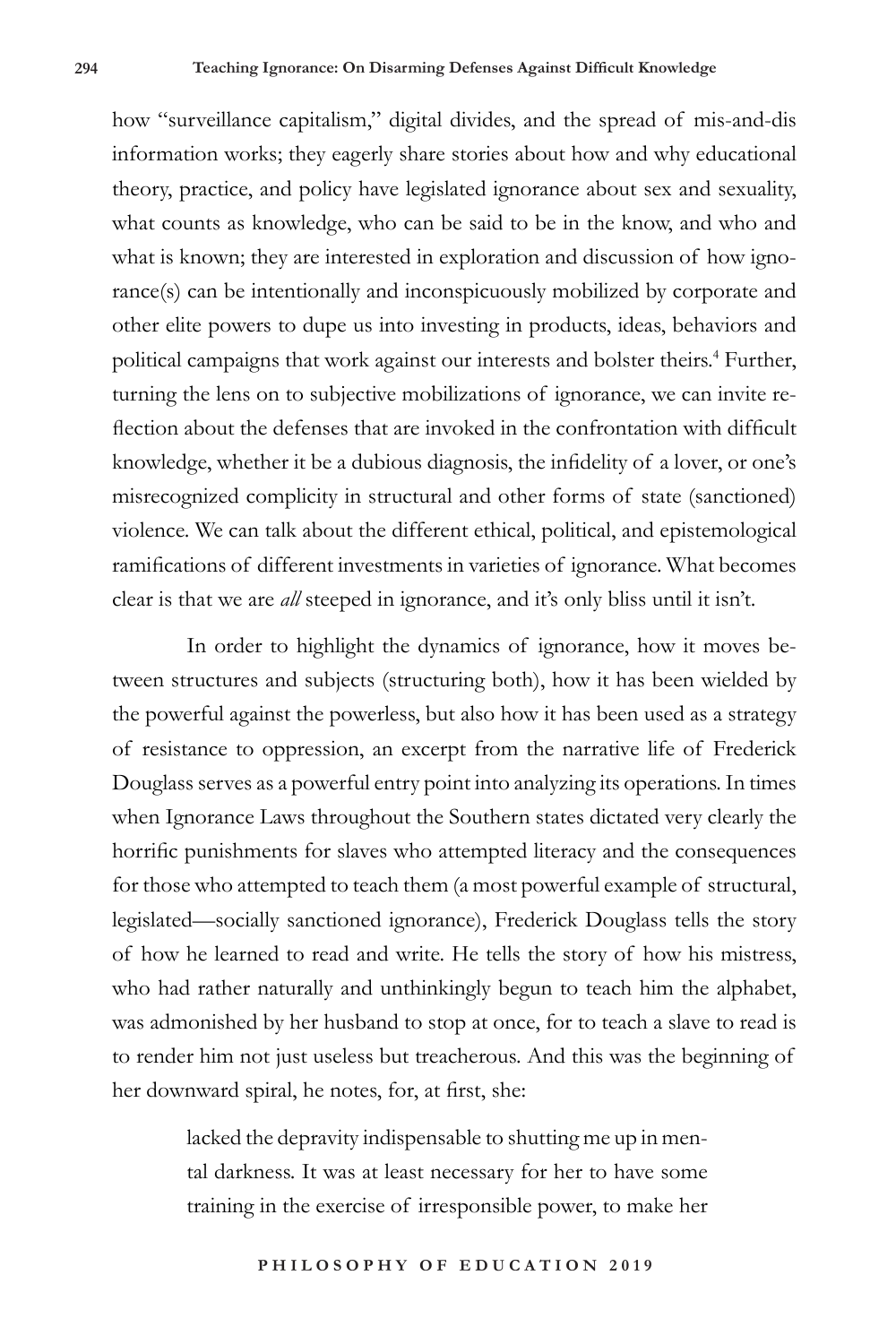equal to the task of treating me as though I were a brute. … In entering upon the duties of a slave holder, she did not seem to perceive that I sustained to her the relation of mere chattel, and that for her to treat me as a human being was not only wrong, but dangerously so. Slavery proved as injurious to her as it did to me. $5$ 

What does Douglass mean by this and why is it important to ask? Revealing the foundation upon which white ignorance has been built, and the dehumanization that disfigures both the oppressor and oppressed, Douglass complicates common sense perceptions of who benefits from systems of injustice and recovers the mutual interest all have in working together to subvert it.

As his mistress learned how to become crueler and ever more preoccupied with preventing his literary aspirations, Douglass was compelled to resort to various strategies to accomplish his mission. Subverting the common sense logic of who holds knowledge and who is ignorant, he was able to trick unsuspecting white boys into giving him lessons in reading and writing. A touching moment in his narrative reveals the tenderness he felt towards these youth, with whom he was able to forge a "flexible solidarity."<sup>6</sup> His plan involved making a friend of all the little white boys he met on the street. As many of these as I could, he writes, "I converted into teachers. With their kindly aid," he continues:

> obtained at different times and in different places, I finally succeeded in learning to read. When I was sent on errands, I always took my book with me, and by going one part of my errand quickly, I found time to get a lesson before my return. I used also to carry bread with me, enough of which was always in the house, and to which I was always welcome; for I was much better off in this regard than many of the poor white children in our neighborhood. This bread I used to bestow on the hungry little urchins, who, in return, would give me that more valuable bread of knowledge.<sup>7</sup>

Douglass complicates once again the clear divide between privileged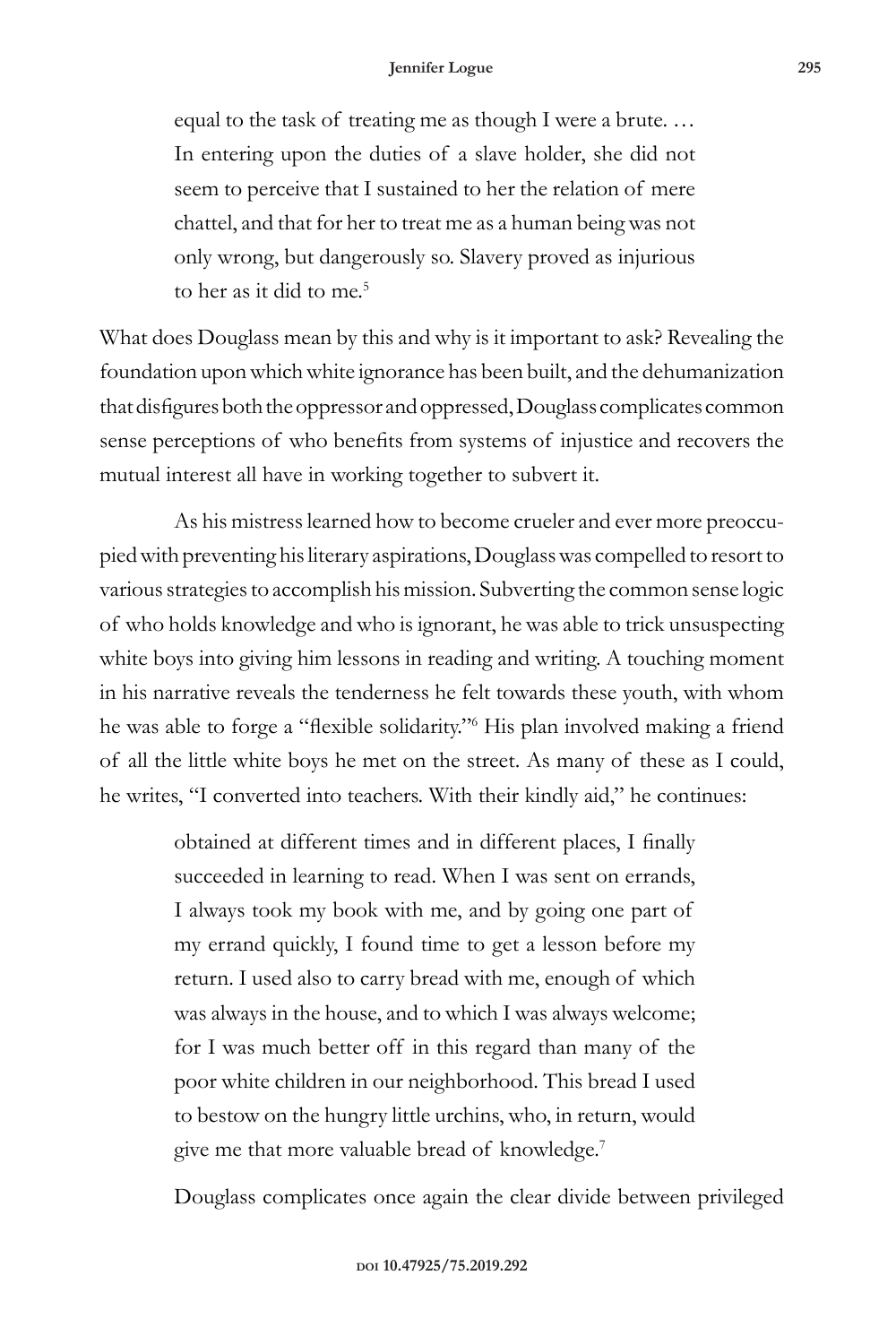and oppressed as he reveals the humanity of all, as well as the various activities and investments in ignorance(s). Through his careful and strategic deployment of ignorance, he procured knowledge in a society where ignorance was itself law. Highlighting the strategic activity of ignorance even further, he reflects on the consequences of confronting knowledge in a world that deemed him unworthy, less than human that cruelly strove to keep him in chains and in ignorance, "In moments of agony," he writes, "I envied my fellow slaves for their stupidity."<sup>8</sup> Here, Douglass reminds us that "the quest for new insight is always paralleled by the bliss of ignorance."<sup>9</sup> After reading his narrative, one of my students wrote, "Douglas learned how to read and write and as he did so he learned more about the world than sometimes he wanted to know. I relate to this because sometimes I find myself becoming ignorant to the news around me because most of the time it is sad or disturbing." This signals for me a softening of her defense against that which she would rather not know.

In Douglass' robust depiction of how both systemic and willful ignorance are forces to be reckoned with—no matter which side of the so-called privileged/oppressed divide we find ourselves on, we have an entry point into openly and collectively, less defensively, examining investments in ignorance. We see that ignorance isn't all bad and that it is ineradicable. The point is not to pretend like we can cure it with proper knowledge but to learn how to live better with it and others. So, let's begin.

5 Frederick Douglass, *Narrative of the Life of Frederick Douglass: An American Slave* 

<sup>1</sup> Charles Mills, "White Ignorance" in *Race and Epistemologies of Ignorance*, eds. Shannon Sullivan and Nancy Turana (Albany, NY: State University of New York Press, 2007), 13-38.

<sup>2</sup> Leo Rangell, "Defense and Resistance in Psychoanalysis and Life," *Journal of the American Psychoanalytic Association* 31 (1983), 157.

<sup>3</sup> Ibid., 158.

<sup>4</sup> Shoshana Zuboff, *The Age of Surveillance Capitalism: The Fight for a Human Future at the New Frontier of Power* (New York: Hachette Book Group, 2019).

<sup>(</sup>Boston: Anti-Slavery Office, 1845), 32, https://www.ibiblio.org/ebooks/Douglass/ Narrative/Douglass\_Narrative.pdf.

<sup>6</sup> See Patricia Hill Collins, "On Violence, Intersectionality, and Transversal Politics,"